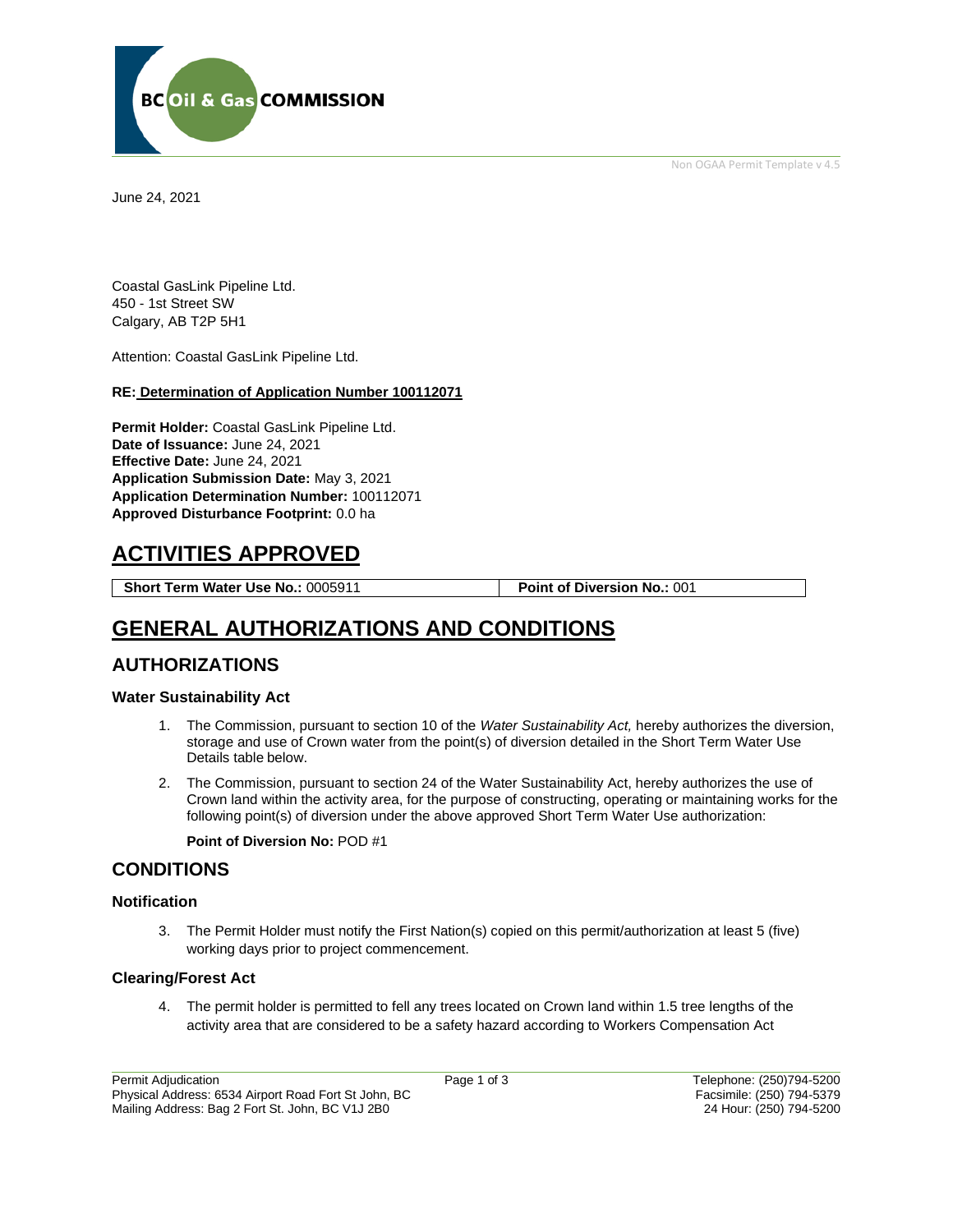regulations and must be felled in order to eliminate the hazard. Trees or portions of these trees that can be accessed from the activity area without causing damage to standing timber may be harvested.

# **ACTIVITY SPECIFIC DETAILS, PERMISSIONS AND CONDITIONS**

# **SHORT TERM WATER USE**

#### **Short Term Water Use Number -** 0005911 **Approval Period – From**: June 24, 2021, **To:** June 23, 2023

## **ACTIVITY DETAILS**

| <b>Point of Diversion No.: 001</b>                          | Water Source Name: Nechako River (POD20) |
|-------------------------------------------------------------|------------------------------------------|
| <b>Type: Stream/River</b>                                   |                                          |
| <b>Purpose:</b> Oil and Gas, Industrial & Storage           |                                          |
| Location (UTM): Zone 10, Northing 5997930, Easting 412145.8 |                                          |
| Maximum Withdrawal Rate (m <sup>3</sup> /s): 0.167          |                                          |
| Daily Withdrawal Volume (m <sup>3</sup> /day): 14,400       |                                          |
| Total Withdrawal Volume (m <sup>3</sup> ): 39,001           |                                          |

*All authorizations for this activity are subject to the following conditions:*

## **Short Term Water Use Conditions**

- 4. No instream works are permitted under this authorization.
- 5. A copy of this authorization must be available for inspection at the point of diversion and use location(s).
- 6. Water withdrawn under this authorization must only be used for the purposes of carrying out the oil and gas activities or related activities.
- 7. Water must not be diverted or withdrawn from any beaver pond.
- 8. Water withdrawal must not occur where:
	- a. stream discharge is less than 55 L/s;
	- b. the diversion will cause the stream discharge to fall below 55 L/s;
	- c. stream (wetted) depth is less than 0.30 metres (12 inches) at the withdrawal location; or
	- d. the diversion will cause the stream (wetted) depth to fall below 0.30 metres (12 inches) at the withdrawal location.
- 9. End-of-pipe intakes must be screened with maximum mesh sizes in accordance with the Fisheries and Oceans Canada 'Interim Code of Practice: End-of-pipe fish protection screens for small water intakes in freshwater'.
- 10. The permit holder must maintain accurate records of all water withdrawal activities throughout the term authorized. Water withdrawal records for each diversion point, including '0' values for months where no water was withdrawn, must be recorded monthly. Water withdrawal records must be submitted to the Commission on a quarterly basis via eSubmission. Quarterly reports are due on or before April 25, July 25, October 25 and January 25.
- 11. At any time, the Commission may suspend short term water use previously authorized. Water use suspensions will remain in place until such time as the Commission notifies permit holders that water withdrawals may resume.
- 12. The permit holder must not undertake any of the following on Crown land to carry out activities authorized herein:
	- a. blading or excavation of the ground surface;